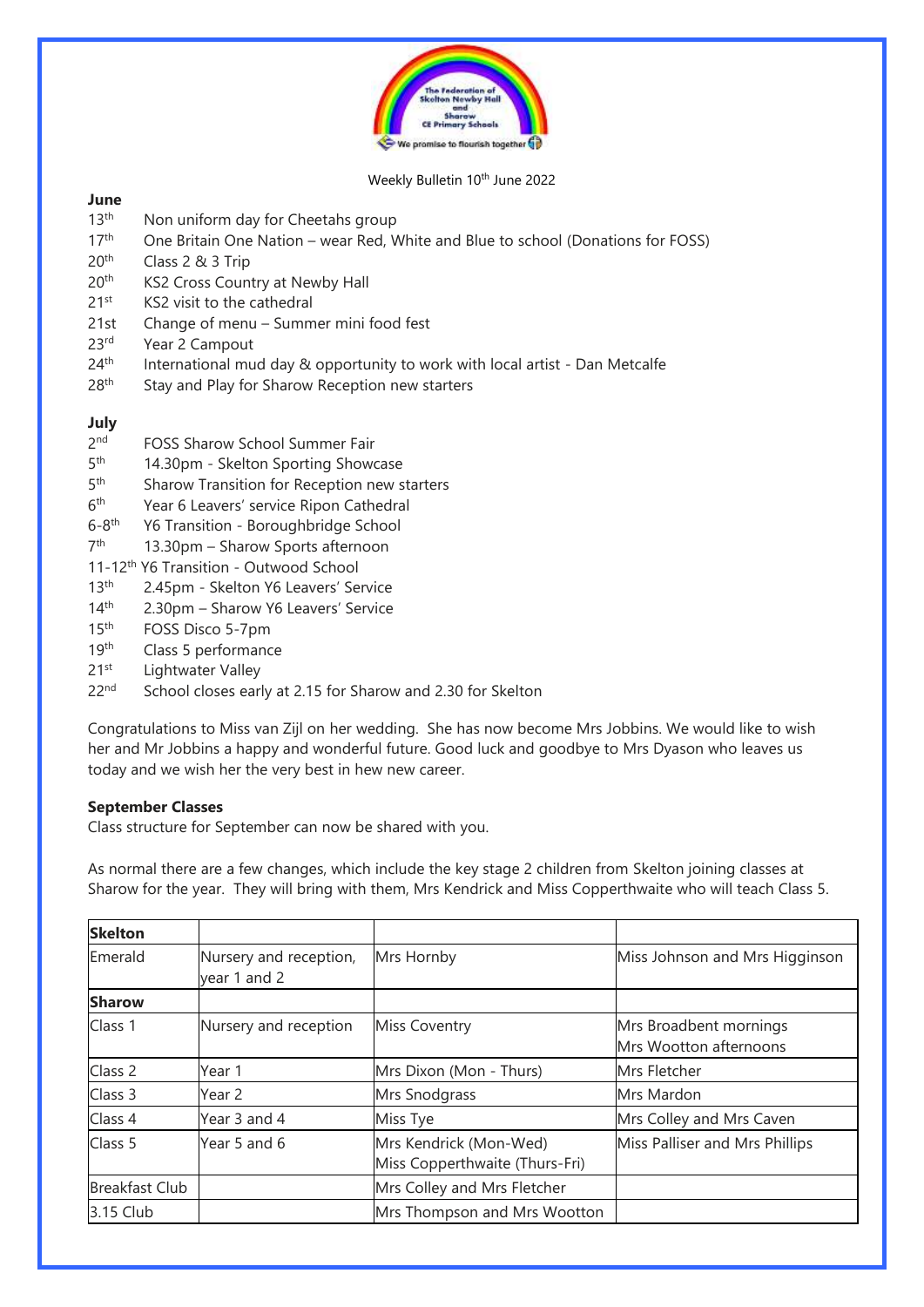#### **Your views are important to us**

As parents of children at our school, we are interested in finding out your views to enable us to improve what we offer. Please click [here](https://forms.office.com/pages/responsepage.aspx?id=f968TIx_50yUKkT0FSBpX-w-mMaue4VMkpHylousLiZUMjVMVFFJWTE4Vk9VSTNCRUI1VURVVzdLWC4u) to complete a short form if you haven't already done so.

#### **Phonics Reading Books**

We have been delighted with the impact of the phonics reading books and many of you have noted how much the children enjoy them and are reading them with fantastic prosody.

I am sure you will appreciate the substantial investment that was necessary to provide these and how essential it is to maintain the sets we have. Many of you have been very organised in returning the books and we thank you for this but unfortunately there have already been some losses. To allow us to maintain this wonderful resource, it will be necessary to make a charge for any lost or missing books. The charge will be £5 and added to ParentPay following a conversation with the class teacher.

# **Emerald and Class 1**



The children had a wonderful day at Studfold Farm on Wednesday. They walked through fields of buttercups, with the most amazing backdrop of the Yorkshire Dales in deepest Nidderdale. They searched for fairy houses on a beautiful trail, explored a woodland path, looked at waterfalls, had lunch on bales of straw in a barn and played happily in a super adventure park.

# **Skelton Jubilee Celebrations**

The children in Emerald Class were delighted to dress up in their own choice of fancy dress for their pageant. The Queen was escorted around the kingdom (the playground) in a coach (scooter) escorted by horse guards, following representatives of the police and followed by ladies' maids, a mermaid, a nurse and a fireman!

The children in Diamond Class made their own powerpoint presentations on the queen for their parents to watch. The powerpoints looked at the Queens roles & duties as well as her life.

# **One Britain One Nation – next Friday**

Children are invited to wear Red, White or Blue next Friday for One Britain One Nation. There will be a bucket on the gates for any donations to FOSS, thank you

# **Cross Country – Monday 20th June**

All children in years 3 – 6 will take part in the school's annual cross country event at Newby Hall. Children to wear school PE kit consisting of navy blue shorts, plain white t-shirt, socks and trainers. They will require a packed lunch or a school packed lunch which can be pre-ordered by 15th June.

# **Friday Celebration Worship**

If your child receives any certificates/awards for any out of school activities we would love you to either email them or pass them to the school office so that their achievements can be celebrated within our celebration worship, which is held each Friday.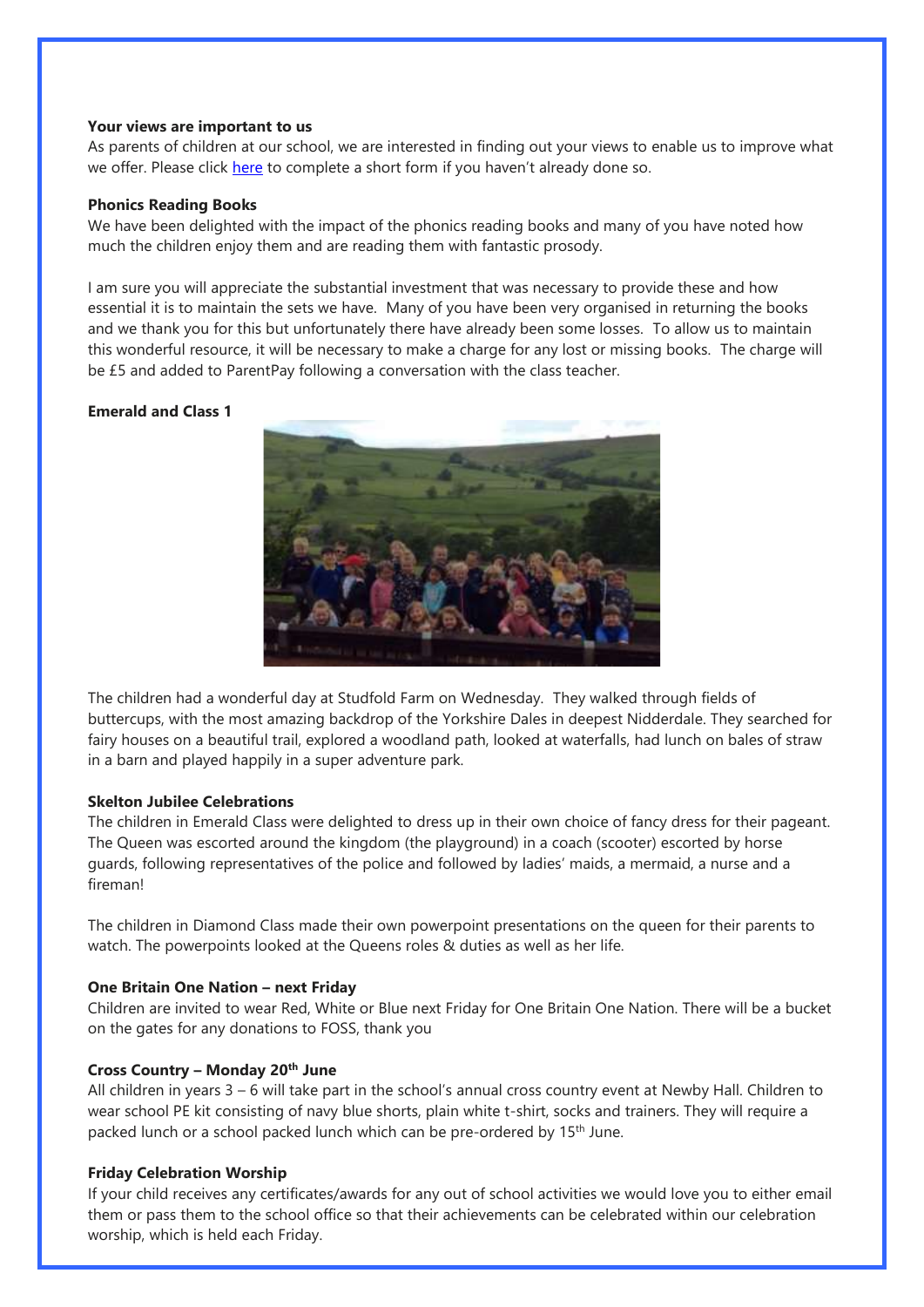#### **International Mud Festival – Friday 24th June**

Local artist, Dan Metcalfe is coming to talk to the children. Dan will talk about his WW2 sculptures and the 'Fields of mud, seeds of hope' piece he did for the cathedral in celebration of 'International Mud Day' on the 29<sup>th</sup> of June. Dan will be bringing in a special mix of soil that the children will be able to mold into a sculpture of their choosing.



# Fields of Mud, Seeds of Hope - For the Fallen. For the Returned. For the Legacy

Deep within the mud millions of ungerminated poppy seeds lay dormant. When decommissioned segments of the sculpture comprising of the dried earth and seeds will be made available to the public to create their own artworks or memorial gardens, therefore allowing the legacy of the work to continue in another form indefinitely.

#### **Jewellery**

If a child has pierced ears (plain stud earrings only), the earrings must be removed for the PE lessons and swimming for Health and Safety reasons. Teachers/TAs are not permitted to take out or replace children's earrings if the child is unable to do so themselves therefore, earrings are to be taken out at home on PE days. Clip on earrings and dangly earrings are not permitted.

Watches are permitted on the understanding that school cannot accept responsibility for loss or damage. Pupils should not wear any other jewellery.

#### **Sunscreen**

As we know the British weather is very unpredictable and we can encounter all seasons in one day. Please can we remind you that children should have appropriate clothing for the weather conditions sun hat, sunscreen and/or waterproof coat. Here is the link to our [Use of sunscreen procedure](https://www.sharow.n-yorks.sch.uk/sites/default/files/attachments/use_of_sunscreens_procedure.pdf) which can also be found on the school website under Parents and School Policies.

#### **Sports afternoon**

Next month will be the annual sports afternoon for Sharow. We would like to invite children to wear a PE kit in their house colours. No face paints or additional accessories are permitted.

#### **Get extra funding for your early years provider**

If your child is in early years education, your early years provider could be eligible for extra funding to help support your child. Please check to see if you are eligible by clicking on [https://www.gov.uk/get-extra-early](https://www.gov.uk/get-extra-early-years-funding)[years-funding](https://www.gov.uk/get-extra-early-years-funding)

#### **Reward - Cheetahs**

Children in Cheetah group won the most cotton reels in the last week of term and they are invited to come in non school uniform on Monday 13<sup>th</sup> June – Well done!

#### **Inspire the next generation of footballers**

Ripon City Panthers are looking for U6 and U7 age groups – please see the poster overleaf for further details.